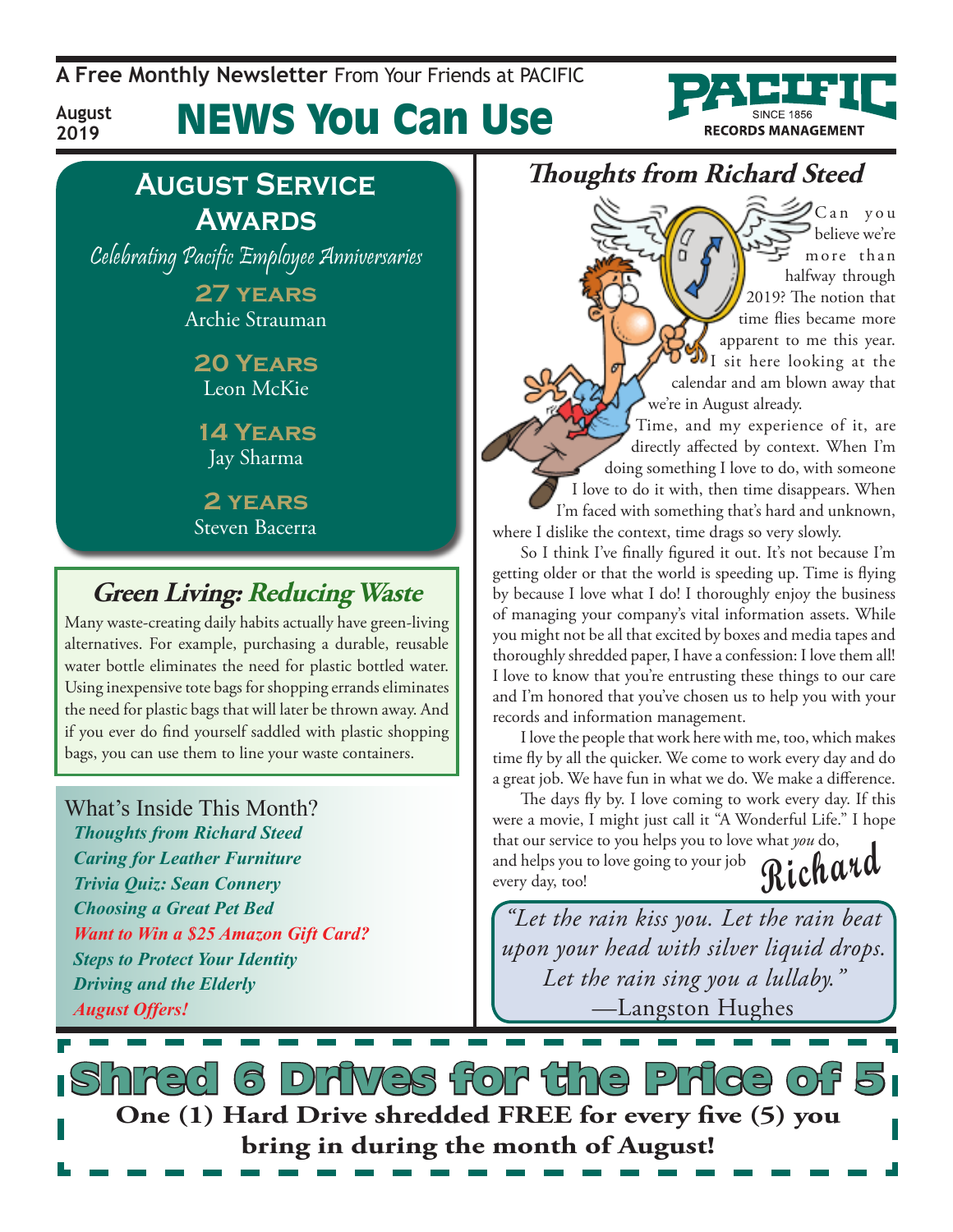# **Keeping the Beat**

If you're having trouble sticking to your exercise routine, it may be that all you need is a little music. Researchers at Fairleigh Dickinson University found that people who listen to music during a workout are more likely to stick to their exercise plan. Those who used music during their workouts also lost more weight and body fat.

Why does music have this effect? It is a motivating factor and is very effective at distracting you from the hard work of exercise, including pain, exertion, and sweating. Although upbeat music is best, you will get the benefits of music simply by listening to any music that appeals to you.

#### **Caring for Leather Furniture**

While you may get your upholstered furniture cleaned every year, those leather pieces in your home often get overlooked. Leather furniture should be kept out of direct sunlight to prevent drying out and cracking. Once or twice a year, use a leather cleaner and conditioner, following the directions on the package. You will need to apply the solution carefully and try to prevent any excess from remaining on the furniture, as this can damage your clothing when you sit down if it's not all removed. Leather conditioner will help to keep the leather soft and flexible. In between big cleanings, dust or vacuum regularly, and always wipe up spills with a clean cloth as soon as possible.

#### **Trivia Quiz: Sean Connery**

On August 25, Sean Connery will celebrate his birthday as he turns 89. Enjoy this trivia quiz in honor of the anniversary of his birth.

- 1. In 2000, what did Sean Connery receive from Britain's Queen Elizabeth?
- 2. Where was Sean Connery born?
- 3. How old was he when he was voted the Sexiest Man Alive by People Magazine?
- 4. What was the first James Bond movie he starred in?
- 5. What was the last James Bond movie he starred in?
- 6. Both Sean and his son, actor Jason Connery, played this character in separate productions. What classic character was it?
- 7. Although other James Bond films featured scenes with this sport, Sean Connery's films never showed him doing what?
- 8. In 1953, Sean Connery entered this contest, finishing third in the tall man's division. What competition was it?
- 9. What branch of the British military did Sean Connery serve in, just as his character James Bond did?
- 10. In how many films did Sean Connery portray James Bond?

*Answers on Back Page!*

#### **August Holidays and Events**

#### **Daily Observances:**

- 1 Girlfriend's Day
- 1 National Minority Donor Awareness Day
- 1 Respect for Parents Day
- 1 Lughnasadh
- 3 National Mustard Day
- 4 Coast Guard Day
- 4 Single Working Women's Day
- 4 Sisters Day
- 5 National Underwear Day
- 6 National Night Out
- 7 Particularly Preposterous Packaging Day
- 7 Professional Speakers Day
- 8 Happiness Happens Day
- 9 International Day of the World's Indigenous People
- 10 National Garage Sale Day
- 12 International Youth Day
- 12 Vinyl Record Day
- 13 International Left-Handers Day
- 14 Navajo Code Talkers Day
- 15 Best Friend's Day
- 15 National Relaxation Day
- 17 International Geocaching Day
- 18 Bad Poetry Day
- 18 Serendipity Day
- 19 National Aviation Day
- 19 World Humanitarian Day
- 21 Poet's Day
- 22 Be an Angel Day
- 25 Founders Day
- 25 Kiss and Make Up Day
- 26 National Dog Day
- 26 Women's Equality Day
- 28 Race Your Mouse Around the Icons Day
- 29 More Herbs, Less Salt Day
- 30 National Holistic Pet Day
- 31 Love Litigating Lawyers Day

#### **Monthly Observances:**

- American Adventures Month
- Black Business Month
- Children's Eye Health and Safety Month
- Children's Vision and Learning Month
- Get Ready for Kindergarten Month
- Happiness Happens Month
- National Immunization Awareness Month
- National Spinal Muscular Atrophy Awareness Month
- Neurosurgery Outreach Month

What Will Be Your Legacy Month

The material contained in this newsletter is for informational purposes only and is based upon sources believed to be reliable and authoritative; however, it has not been independently verified by us. This newsletter should not be construed as offering professional advice. For guidance on a specific matter, please consult a qualified professional.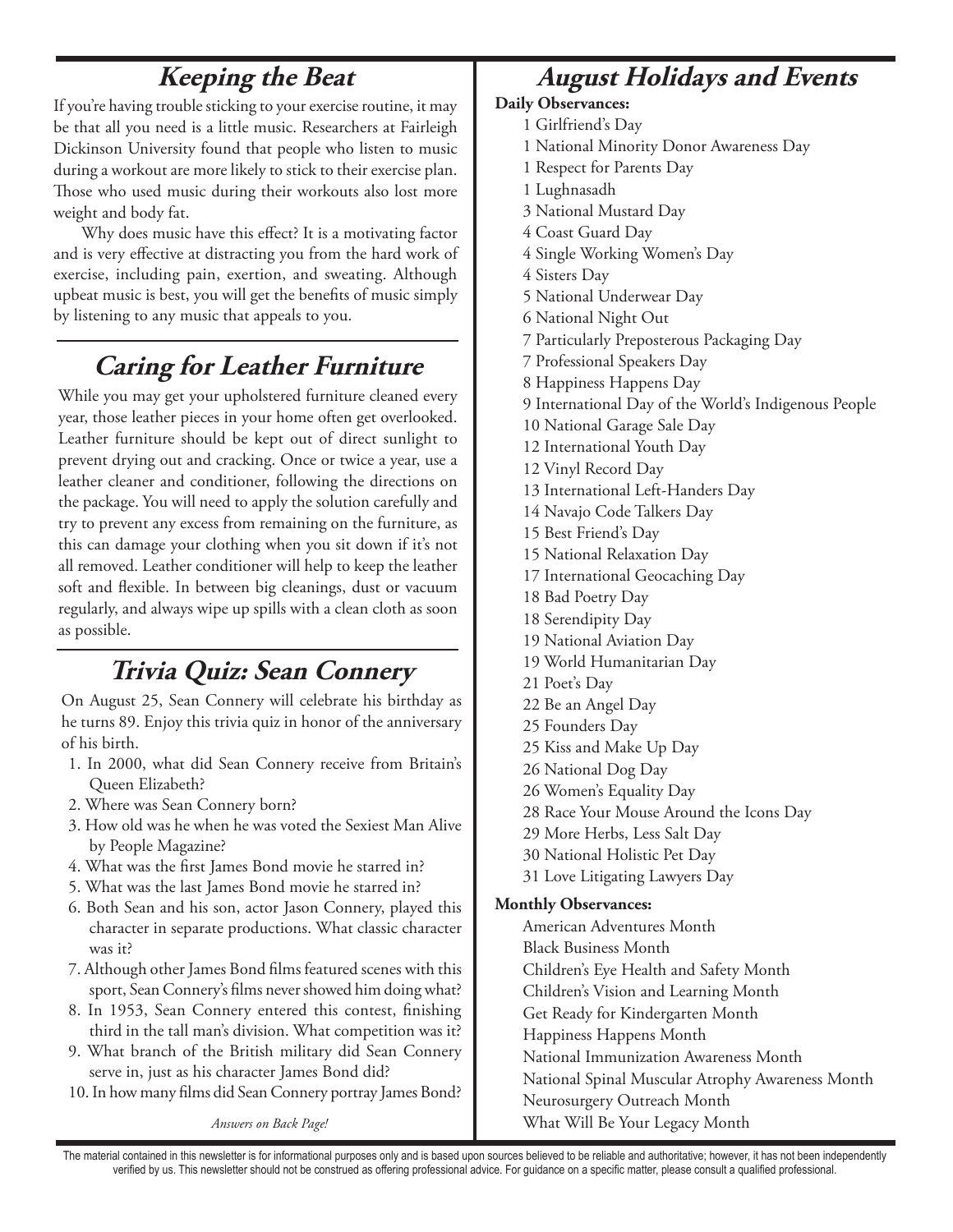# PacBlog

#### **The Top 6 Benefits of a Document Storage Service**

PacBlog is the monthly web log of Pacific Records Storage To read this month's installment, please click the title below.

#### [https://pacific-records.com/the](https://pacific-records.com/the-top-6-benefits-of-a-document-storage-service)[top-6-benefits-of-a-document-storage-service](https://pacific-records.com/the-top-6-benefits-of-a-document-storage-service)

You may also access the PacBlog at the URL below. There you will find this month's installment along with archives of previous installments.

**http://pacific-records.com/category/pacnews**

## **Have A Question For Us?**

We love to hear from all our good friends and clients who enjoy reading our monthly newsletter. If you have a question related to off-site document storage, shredding, media vaulting, or document imaging, please feel free to give us a call or send us an email.

**(888) 893-6054 or info@pacific-records.com**

## **Do You Want To Win A \$25 Amazon Gift Card?**



Each month we'll give you a new challenge of some type. All those who reply with a correct answer are eligible to win. At the end of the month we'll draw a lucky name.

Here is this month's challenge:

**Last Month's Answer to:**  *What vegetable should never be served on a boat?* Where do monkeys hang out after work?

**"Leeks!"**

#### **Last month's Winner: Maria O'Neill Coleman & Horowitt, LLP**

Email your answer to **info@pacific-records.com**

## **Choosing a Great Pet Bed**

Most pets enjoy having their own bed. If you're deciding on a bed for your dog or cat, be sure to choose one that will provide



warmth, support and a sense of security. What makes a pet bed great? Keep these tips in mind when shopping.

- A good pet bed should be made of durable and washable material. Natural fibers are best, and the fabric should not be treated with chemicals such as flameretardants or stain-protectors.

- The bed should have a non-skid bottom to help keep it in place.

- Get a bed that will comfortably fit your pet even when he or she is stretching. But if you have a dog or cat that only sleeps curled up, you may need to get a smaller bed to provide a cozier feel.

- There are a variety of beds for special needs: hypoallergenic materials for allergic pets, orthopedic beds for animals with arthritis, and waterproof beds for pets with incontinence problems.



# 3 months FREE secure Destruction service

*Get 3 months of free Secure Destruction service when you sign up for a new Secure Destruction account with a one-year agreement. Just mention this coupon! Email info@pacific-records.com for more information.*